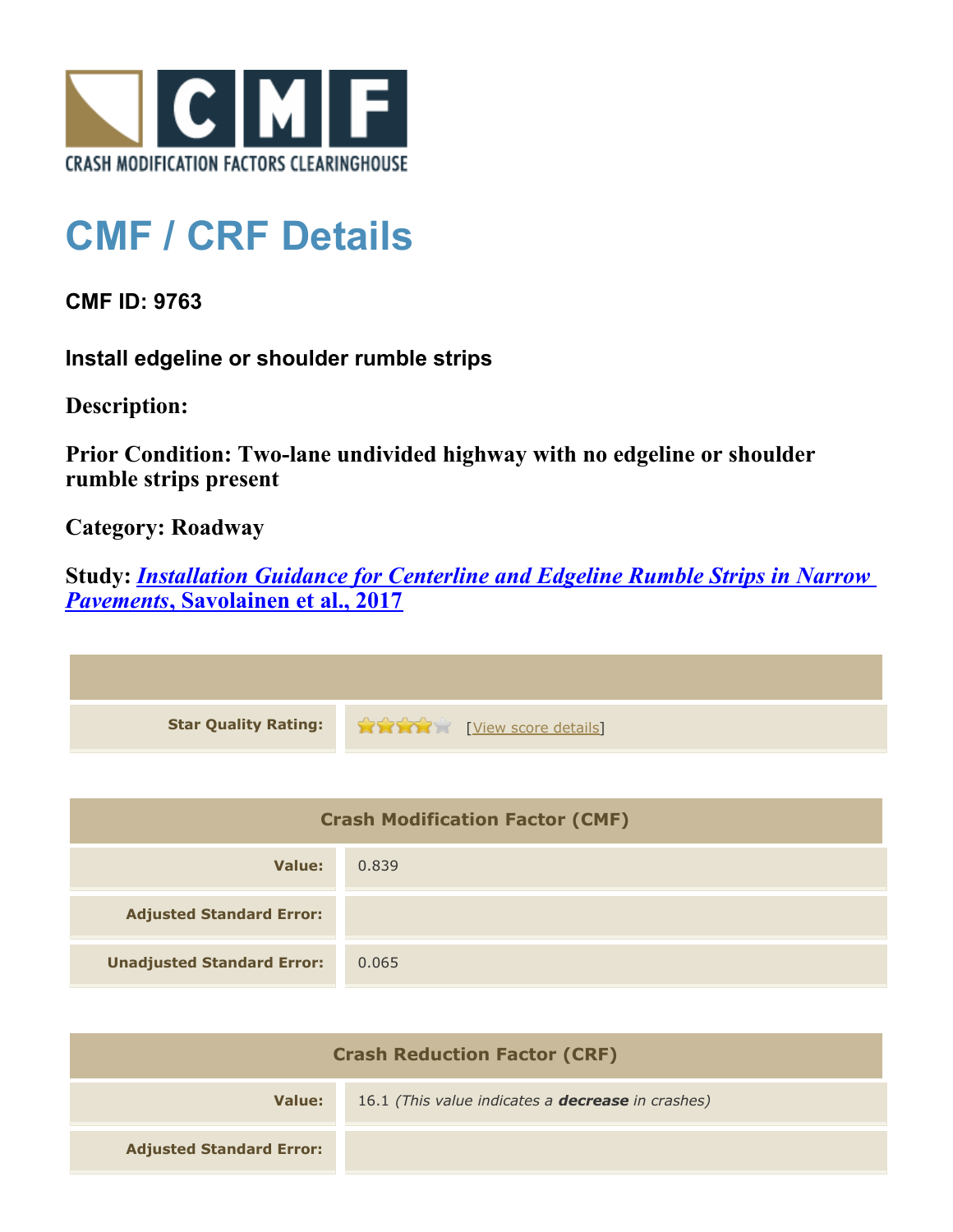| <b>Applicability</b>       |                                                 |
|----------------------------|-------------------------------------------------|
| <b>Crash Type:</b>         | Other                                           |
| <b>Crash Severity:</b>     | All                                             |
| <b>Roadway Types:</b>      | Not specified                                   |
| <b>Number of Lanes:</b>    | $\overline{2}$                                  |
| <b>Road Division Type:</b> | Undivided                                       |
| <b>Speed Limit:</b>        |                                                 |
| <b>Area Type:</b>          | Not specified                                   |
| <b>Traffic Volume:</b>     | 10 to 17700 Annual Average Daily Traffic (AADT) |
| <b>Time of Day:</b>        | All                                             |

## *If countermeasure is intersection-based*

| <b>Intersection Type:</b>         |  |
|-----------------------------------|--|
| <b>Intersection Geometry:</b>     |  |
| <b>Traffic Control:</b>           |  |
| <b>Major Road Traffic Volume:</b> |  |
| <b>Minor Road Traffic Volume:</b> |  |

| <b>Development Details</b>      |              |
|---------------------------------|--------------|
| <b>Date Range of Data Used:</b> | 2014 to 2015 |
| <b>Municipality:</b>            |              |
| State:                          | IA           |